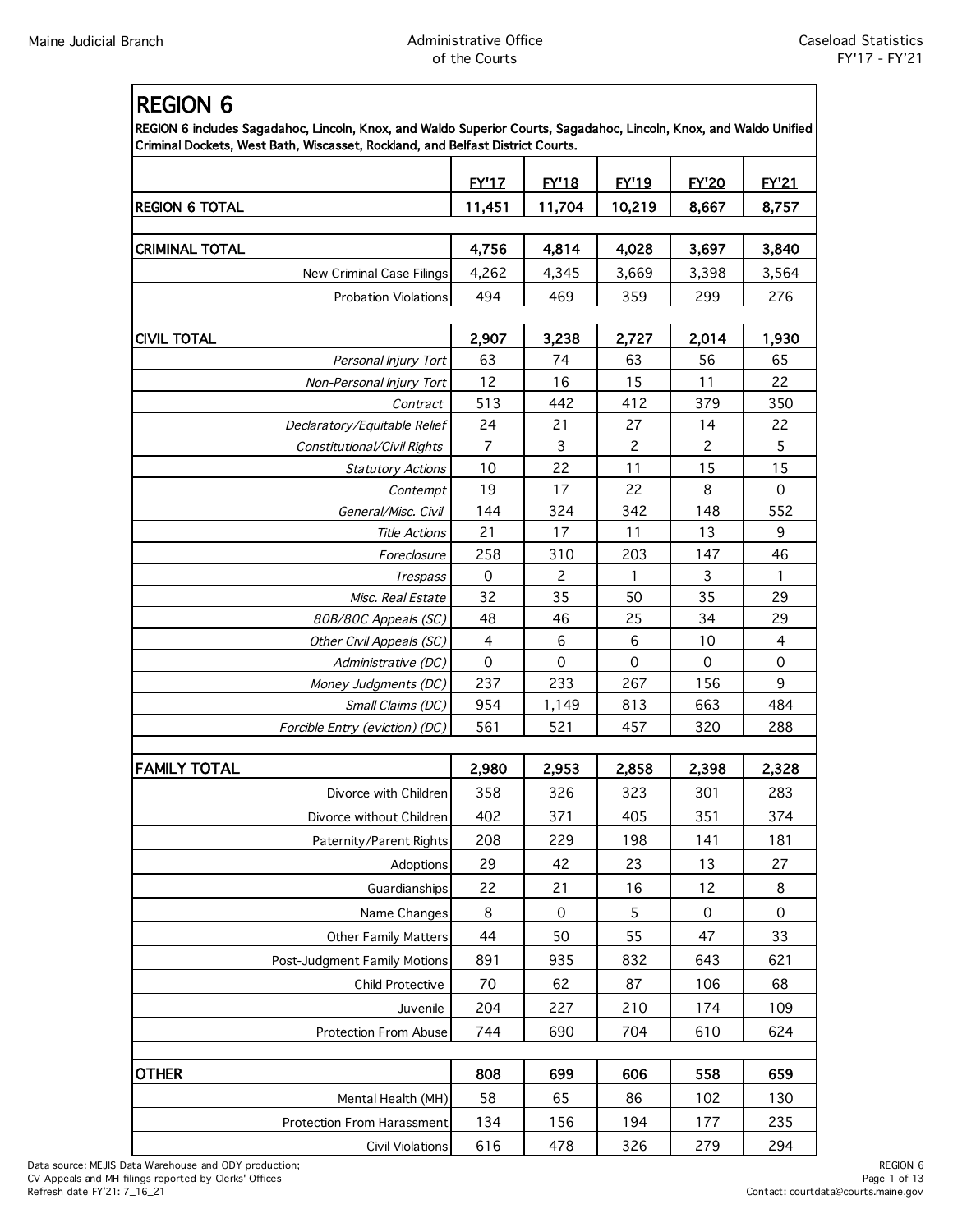| <b>REGION 6</b>                   | <b>EY'17</b>   | <b>EY'18</b>   | <b>EY'19</b>   | <b>EY'20</b> | <b>FY'21</b>   |
|-----------------------------------|----------------|----------------|----------------|--------------|----------------|
| SAGADAHOC SUPERIOR COURT TOTAL    | 88             | 73             | 79             | 56           | 44             |
|                                   |                |                |                |              |                |
| <b>CRIMINAL TOTAL</b>             | 32             | 21             | $\overline{7}$ | 5            | $\overline{2}$ |
| <b>Probation Violations</b>       | 32             | 21             | 7              | 5            | $\overline{c}$ |
|                                   |                |                |                |              |                |
| <b>CIVIL TOTAL</b>                | 56             | 52             | 72             | 51           | 42             |
| Personal Injury Tort (SC)         | 14             | 10             | 16             | 14           | 10             |
| Non-Personal Injury Tort (SC)     | 1              | $\Omega$       | 3              | $\Omega$     | 2              |
| Contract (SC)                     | 7              | $\overline{7}$ | 7              | 7            | $\overline{c}$ |
| Declaratory/Equitable Relief (SC) | 1              | 1              | 1              |              | $\overline{c}$ |
| Constitutional/Civil Rights (SC)  | $\mathbf 0$    | 1              | 1              | $\Omega$     |                |
| <b>Statutory Actions (SC)</b>     | 1              | 2              | 2              | 1            | 1              |
| Contempt (SC)                     | 5              | 5              | 9              | 3            | $\mathbf 0$    |
| General/Misc. Civil (SC)          | 4              | 7              | 13             | 3            | 9              |
| Title Actions (SC)                | $\overline{c}$ | $\Omega$       |                | $\Omega$     | $\mathbf 0$    |
| Foreclosure (SC)                  | 10             | 15             | 8              | 6            | 4              |
| Trespass (SC)                     | $\mathbf 0$    | $\mathbf 0$    | $\mathbf 0$    |              | $\mathbf 0$    |
| Misc. Real Estate (SC)            | 6              | 3              | 8              | 9            | 9              |
| 80B/80C Appeals (SC)              | 5              | 1              | 1              | 2            | 2              |
| Other Civil Appeals (SC)          | $\mathbf 0$    | $\Omega$       | 2              | 4            | $\mathbf 0$    |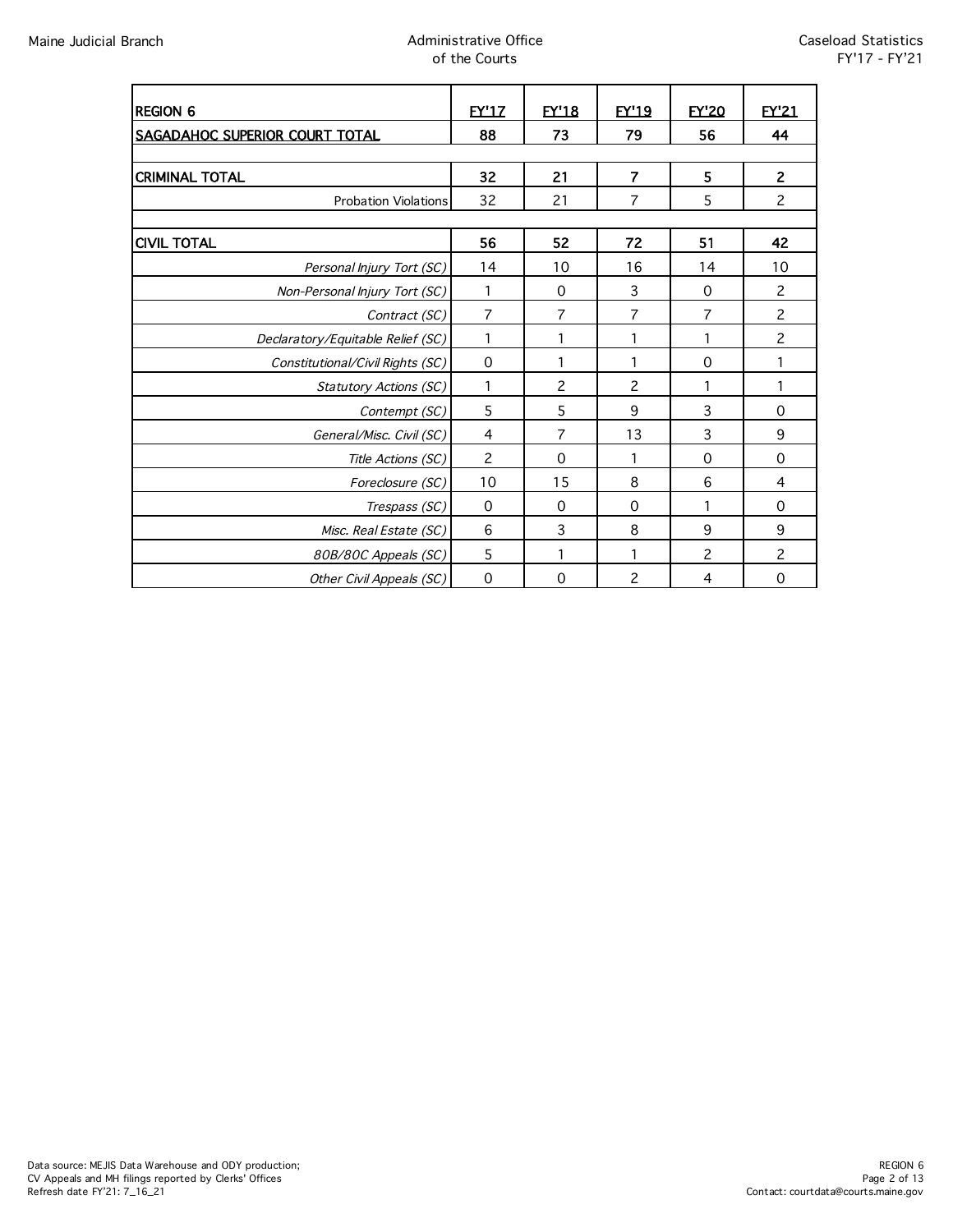| <b>REGION 6</b>                         | <u>EY'17</u> | <b>EY'18</b> | <b>EY'19</b> | <b>EY'20</b> | <b>EY'21</b> |
|-----------------------------------------|--------------|--------------|--------------|--------------|--------------|
| SAGADAHOC UNIFIED CRIMINAL DOCKET TOTAL | 1,410        | 1,362        | 1,117        | 936          | 914          |
| Implementation date: 7/1/13             |              |              |              |              |              |
|                                         |              |              |              |              |              |
| <b>CRIMINAL TOTAL</b>                   | 1,227        | 1,240        | 998          | 859          | 841          |
| New Criminal Case Filings               | 1,122        | 1,141        | 905          | 776          | 781          |
| <b>Probation Violations</b>             | 105          | 99           | 93           | 83           | 60           |
|                                         |              |              |              |              |              |
| <b>CIVIL VIOLATIONS</b>                 | 183          | 122          | 119          | 77           | 73           |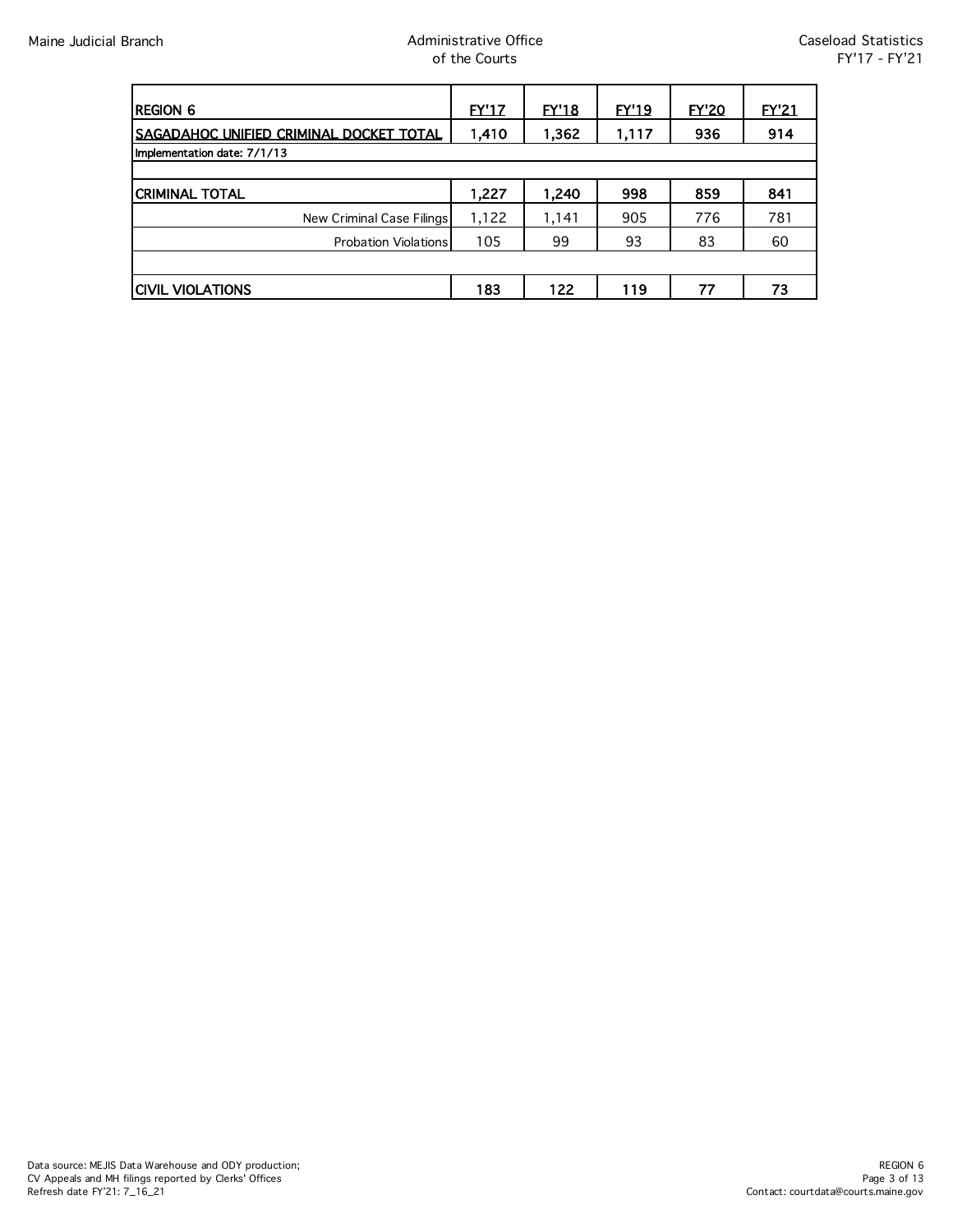| <b>REGION 6</b>                     | <b>FY'17</b>   | <b>EY'18</b>   | <b>EY'19</b>   | <b>EY'20</b> | <b>FY'21</b>   |
|-------------------------------------|----------------|----------------|----------------|--------------|----------------|
| <b>LINCOLN SUPERIOR COURT TOTAL</b> | 115            | 108            | 87             | 68           | 53             |
|                                     |                |                |                |              |                |
| <b>CRIMINAL TOTAL</b>               | 57             | 37             | 16             | 10           | 4              |
| <b>Probation Violations</b>         | 57             | 37             | 16             | 10           | 4              |
|                                     |                |                |                |              |                |
| <b>CIVIL TOTAL</b>                  | 58             | 71             | 71             | 58           | 49             |
| Personal Injury Tort (SC)           | 8              | 10             | 13             | 11           | 12             |
| Non-Personal Injury Tort (SC)       | 1              | 1              | 4              | 1            | $\overline{c}$ |
| Contract (SC)                       | 5              | 15             | 9              | 4            | 1              |
| Declaratory/Equitable Relief (SC)   | $\overline{c}$ | 2              | 1              | 3            | 5              |
| Constitutional/Civil Rights (SC)    | $\overline{c}$ | 1              | $\Omega$       | $\Omega$     |                |
| Statutory Actions (SC)              | 1              | 3              | $\overline{c}$ | 3            | 1              |
| Contempt (SC)                       | 0              | 0              | 6              | 5            | 0              |
| General/Misc. Civil (SC)            | 5              | 4              | 4              | 7            | 3              |
| Title Actions (SC)                  | 3              | 1              |                | 4            |                |
| Foreclosure (SC)                    | 17             | 19             | 19             | 4            | 8              |
| Trespass (SC)                       | $\mathbf 0$    | 1              | $\Omega$       | 1            | $\Omega$       |
| Misc. Real Estate (SC)              | 5              | $\overline{7}$ | $\overline{7}$ | 6            | 8              |
| 80B/80C Appeals (SC)                | 7              | 5              | 2              | 6            | 6              |
| Other Civil Appeals (SC)            | $\overline{c}$ | $\overline{c}$ | 3              | 3            |                |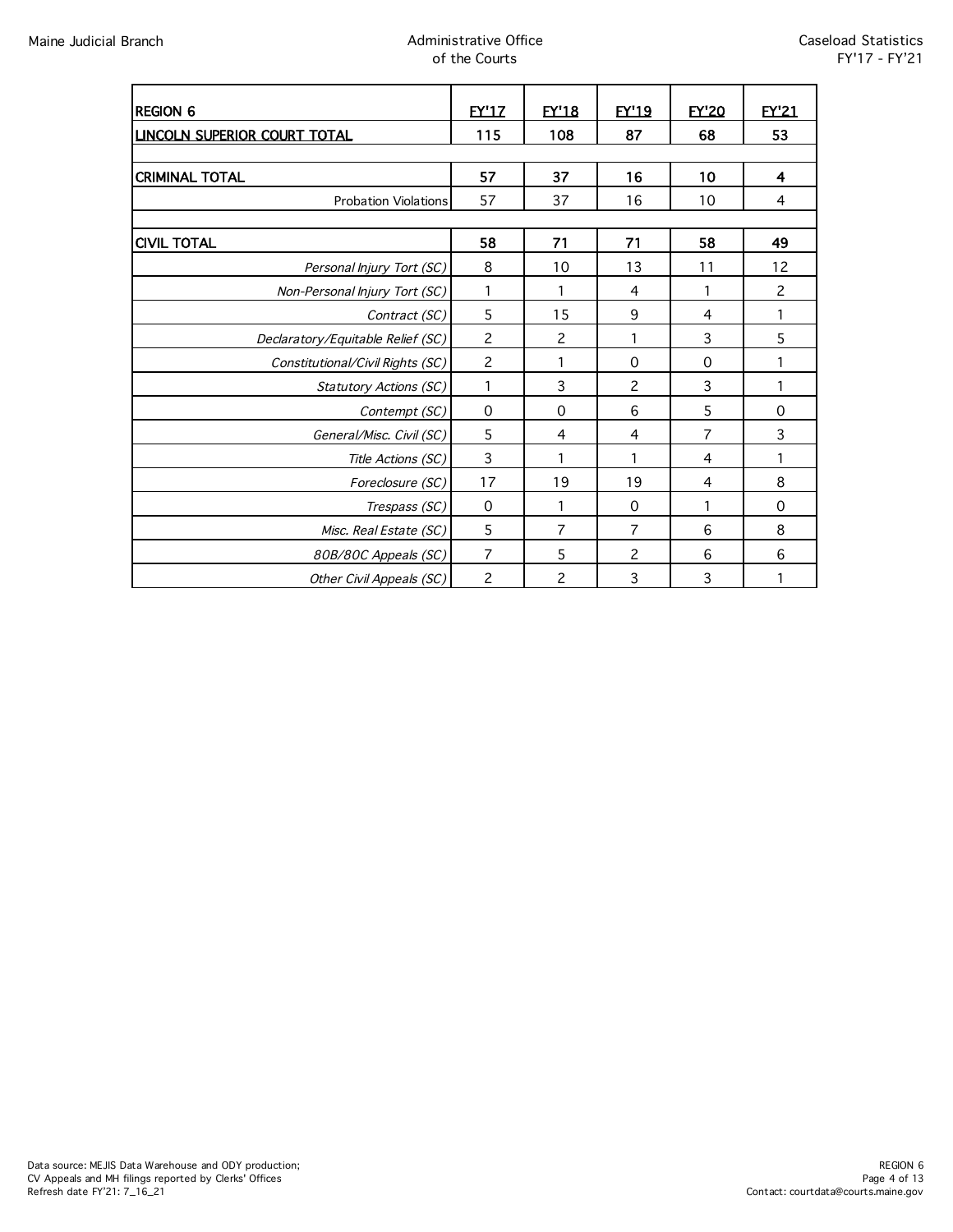| <b>REGION 6</b>                       | EY'17 | EY'18 | EY'19 | <b>EY'20</b> | EY'21 |
|---------------------------------------|-------|-------|-------|--------------|-------|
| LINCOLN UNIFIED CRIMINAL DOCKET TOTAL | 1,037 | 1,153 | 804   | 844          | 873   |
| Implementation date: 4/1/15           |       |       |       |              |       |
|                                       |       |       |       |              |       |
| ICRIMINAL TOTAL                       | 908   | 1,027 | 744   | 787          | 810   |
| New Criminal Case Filings             | 866   | 948   | 682   | 735          | 757   |
| <b>Probation Violations</b>           | 42    | 79    | 62    | 52           | 53    |
|                                       |       |       |       |              |       |
| <b>CIVIL VIOLATIONS</b>               | 129   | 126   | 60    | 57           | 63    |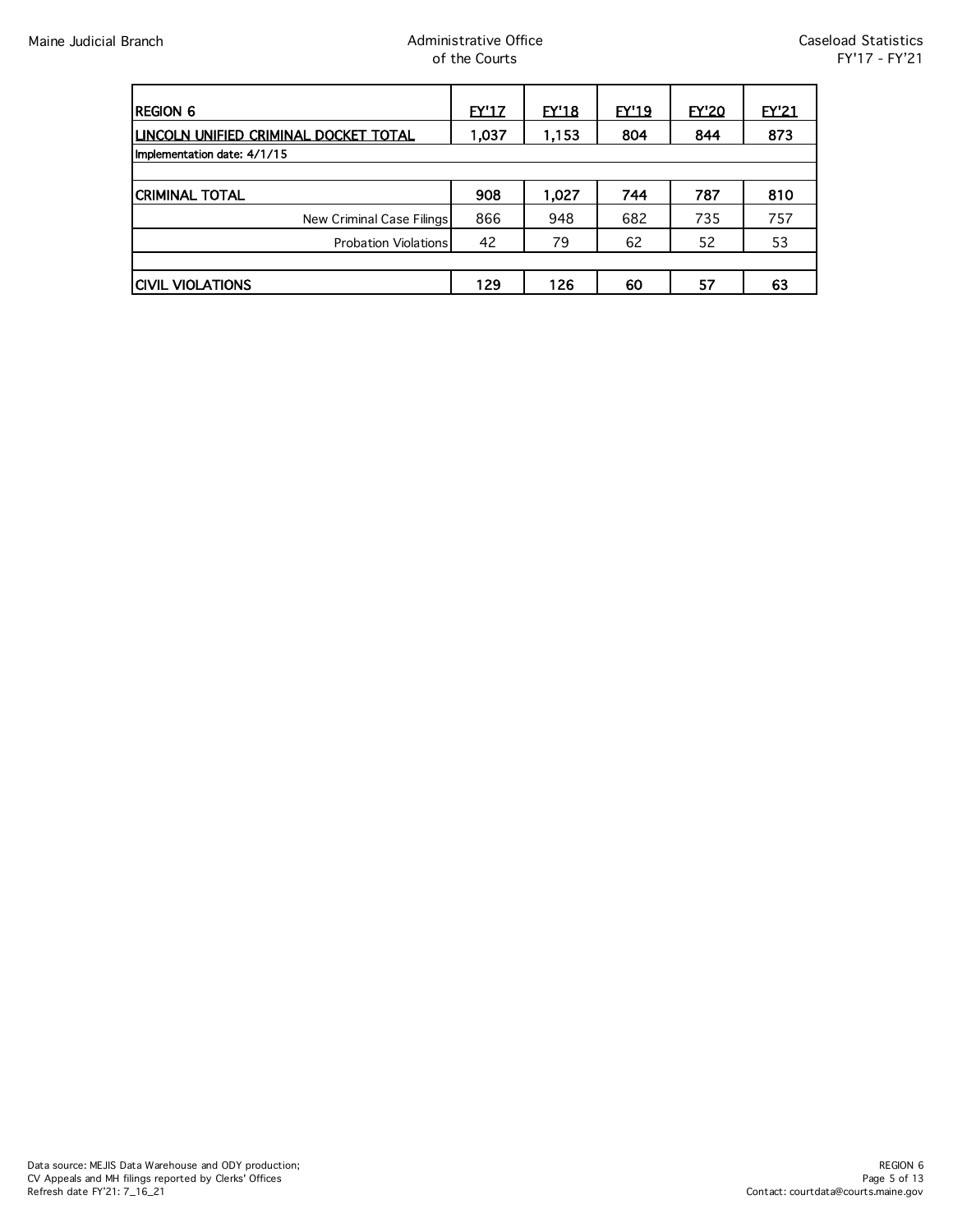| <b>REGION 6</b>                   | <b>EY'17</b>   | <b>EY'18</b>   | <b>EY'19</b> | <b>EY'20</b>   | <b>FY'21</b>   |
|-----------------------------------|----------------|----------------|--------------|----------------|----------------|
| KNOX SUPERIOR COURT TOTAL         | 192            | 165            | 123          | 103            | 92             |
|                                   |                |                |              |                |                |
| <b>CRIMINAL TOTAL</b>             | 83             | 31             | 27           | 9              | 8              |
| <b>Probation Violations</b>       | 83             | 31             | 27           | 9              | 8              |
|                                   |                |                |              |                |                |
| <b>CIVIL TOTAL</b>                | 109            | 134            | 96           | 94             | 84             |
| Personal Injury Tort (SC)         | 13             | 26             | 17           | 18             | 19             |
| Non-Personal Injury Tort (SC)     | 2              | 1              | 1            | 3              | 1              |
| Contract (SC)                     | 22             | 7              | 5            | 6              | 8              |
| Declaratory/Equitable Relief (SC) | 6              | 5              | 7            | 3              | 8              |
| Constitutional/Civil Rights (SC)  | 3              | 1              | 1            | 1              | 1              |
| <b>Statutory Actions (SC)</b>     | 5              | 8              | 1            | 6              | $\overline{7}$ |
| Contempt (SC)                     | $\mathbf 0$    | 0              | 0            | $\mathbf 0$    | $\mathbf 0$    |
| General/Misc. Civil (SC)          | 4              | 6              | 13           | 10             | 9              |
| Title Actions (SC)                | $\overline{c}$ | $\mathcal{P}$  | 3            | $\mathcal{P}$  | 4              |
| Foreclosure (SC)                  | 10             | 28             | 15           | 14             | $\overline{c}$ |
| Trespass (SC)                     | $\mathbf 0$    | $\mathbf 0$    | 1            | $\mathbf 0$    | 1              |
| Misc. Real Estate (SC)            | 6              | 9              | 10           | 8              | 6              |
| 80B/80C Appeals (SC)              | 34             | 39             | 21           | 21             | 16             |
| Other Civil Appeals (SC)          | $\overline{c}$ | $\overline{c}$ | 1            | $\overline{c}$ | $\overline{c}$ |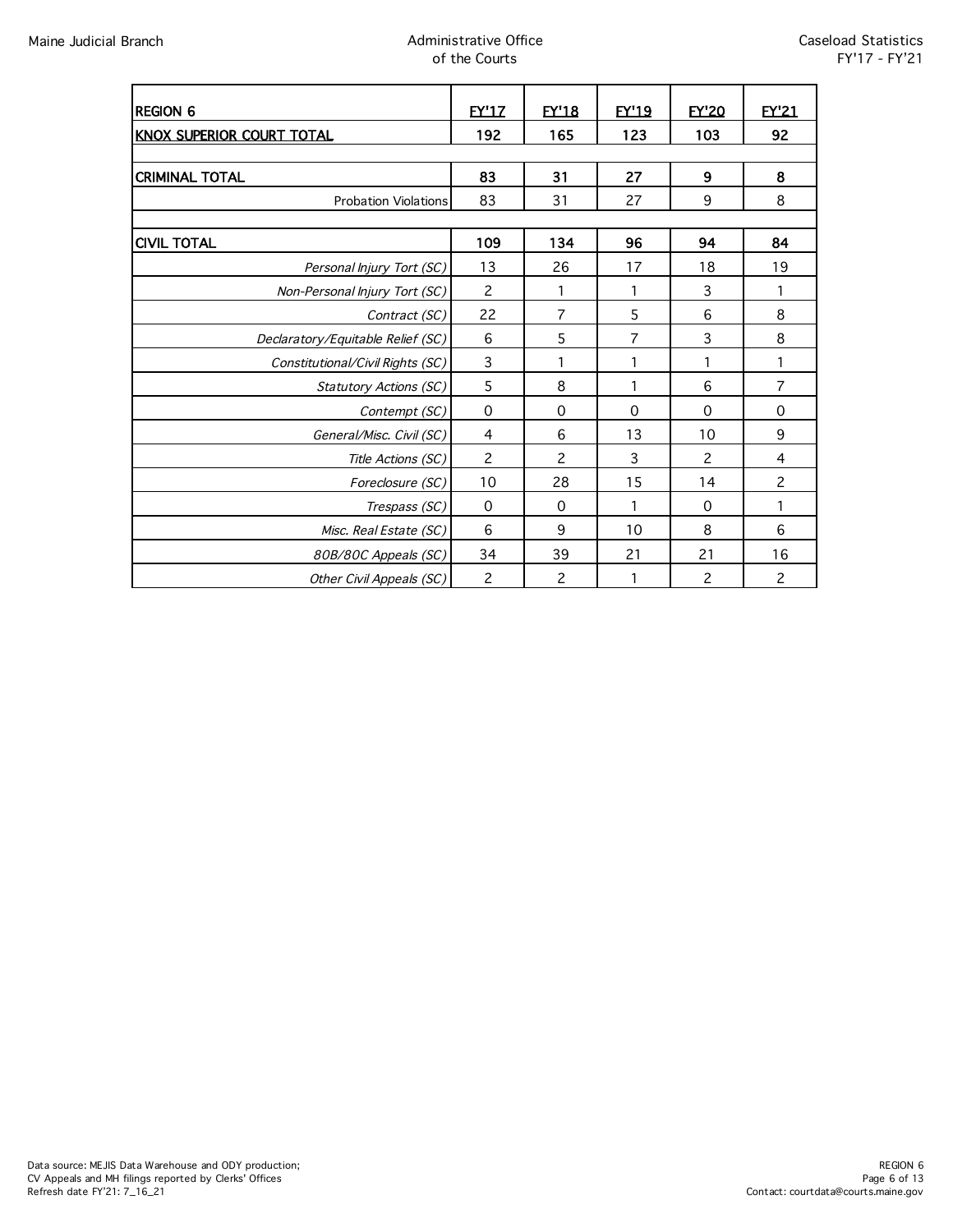| <b>REGION 6</b>                    | EY'17 | EY'18 | <b>EY'19</b> | <b>EY'20</b> | <b>EY'21</b> |
|------------------------------------|-------|-------|--------------|--------------|--------------|
| KNOX UNIFIED CRIMINAL DOCKET TOTAL | 1,566 | 1,495 | 1,357        | 1,164        | 1,149        |
| Implementation date: 4/1/15        |       |       |              |              |              |
|                                    |       |       |              |              |              |
| ICRIMINAL TOTAL                    | 1,367 | 1,391 | 1,288        | 1,101        | 1,078        |
| New Criminal Case Filings          | 1,307 | 1,290 | 1,202        | 1,026        | 994          |
| <b>Probation Violations</b>        | 60    | 101   | 86           | 75           | 84           |
|                                    |       |       |              |              |              |
| ICIVIL VIOLATIONS                  | 199   | 104   | 69           | 63           |              |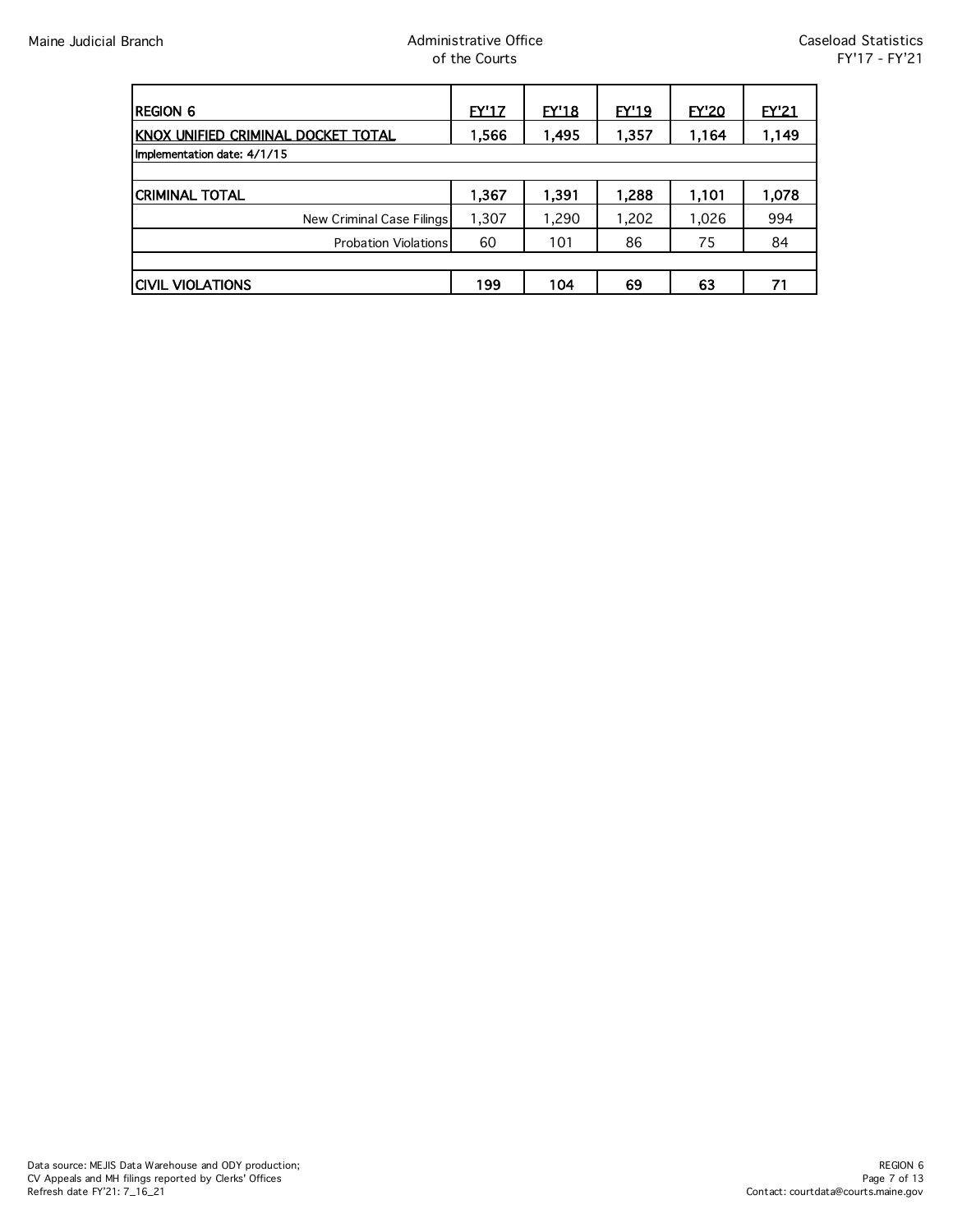| <b>REGION 6</b>                   | <b>FY'17</b>   | <b>EY'18</b>   | <b>FY'19</b>   | <b>EY'20</b>   | EY'21          |
|-----------------------------------|----------------|----------------|----------------|----------------|----------------|
| <b>WALDO SUPERIOR COURT TOTAL</b> | 138            | 114            | 69             | 60             | 58             |
|                                   |                |                |                |                |                |
| <b>CRIMINAL TOTAL</b>             | 59             | 34             | 14             | $\overline{7}$ |                |
| <b>Probation Violations</b>       | 59             | 34             | 14             | 7              |                |
|                                   |                |                |                |                |                |
| <b>CIVIL TOTAL</b>                | 79             | 80             | 55             | 53             | 57             |
| Personal Injury Tort (SC)         | 16             | 19             | 9              | 8              | 17             |
| Non-Personal Injury Tort (SC)     | 3              | 3              | $\mathbf 0$    | 4              | 3              |
| Contract (SC)                     | 5              | 7              | $\mathbf{2}$   | 5              | 12             |
| Declaratory/Equitable Relief (SC) | 5              | 5              | 8              | 3              | $\overline{c}$ |
| Constitutional/Civil Rights (SC)  | $\overline{c}$ | $\Omega$       | $\Omega$       | 1              | $\overline{c}$ |
| Statutory Actions (SC)            | $\overline{c}$ | 8              | 3              | $\overline{c}$ | 1              |
| Contempt (SC)                     | 14             | 12             | 7              | $\Omega$       | 0              |
| General/Misc. Civil (SC)          | 5              | 4              | 3              | 9              | 4              |
| Title Actions (SC)                |                |                | $\overline{c}$ | 3              | $\overline{c}$ |
| Foreclosure (SC)                  | 18             | 14             | 15             | 8              | 5              |
| Trespass (SC)                     | $\mathbf 0$    | 1              | $\Omega$       |                | $\Omega$       |
| Misc. Real Estate (SC)            | 6              | 3              | 5              | 3              | 3              |
| 80B/80C Appeals (SC)              | 2              | 1              | 1              | 5              | 5              |
| Other Civil Appeals (SC)          | $\mathbf 0$    | $\overline{c}$ | $\mathbf 0$    | 1              | 1              |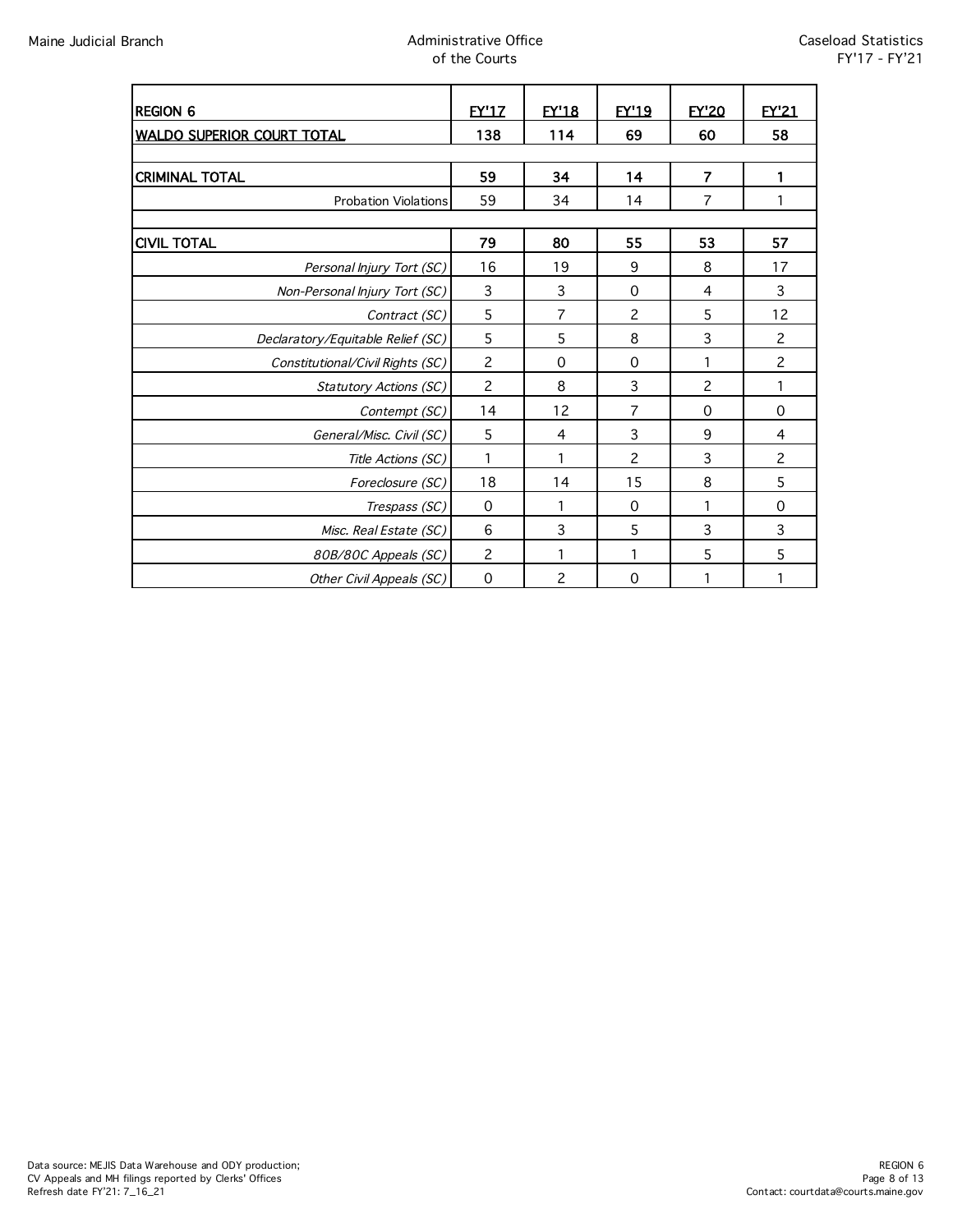| <b>REGION 6</b>                            | <u>EY'17</u> | <u>EY'18</u> | EY'19 | <u>EY'20</u> | <u>EY'21</u> |
|--------------------------------------------|--------------|--------------|-------|--------------|--------------|
| <b>WALDO UNIFIED CRIMINAL DOCKET TOTAL</b> | 1,126        | 1,158        | 1,012 | 1,001        | 1,183        |
| Implementation date: 4/1/15                |              |              |       |              |              |
|                                            |              |              |       |              |              |
| <b>CRIMINAL TOTAL</b>                      | 1,021        | 1,032        | 934   | 919          | 1,096        |
| New Criminal Case Filings                  | 967          | 966          | 880   | 861          | 1,032        |
| <b>Probation Violations</b>                | 54           | 66           | 54    | 58           | 64           |
|                                            |              |              |       |              |              |
| <b>CIVIL VIOLATIONS</b>                    | 105          | 126          | 78    | 82           | 87           |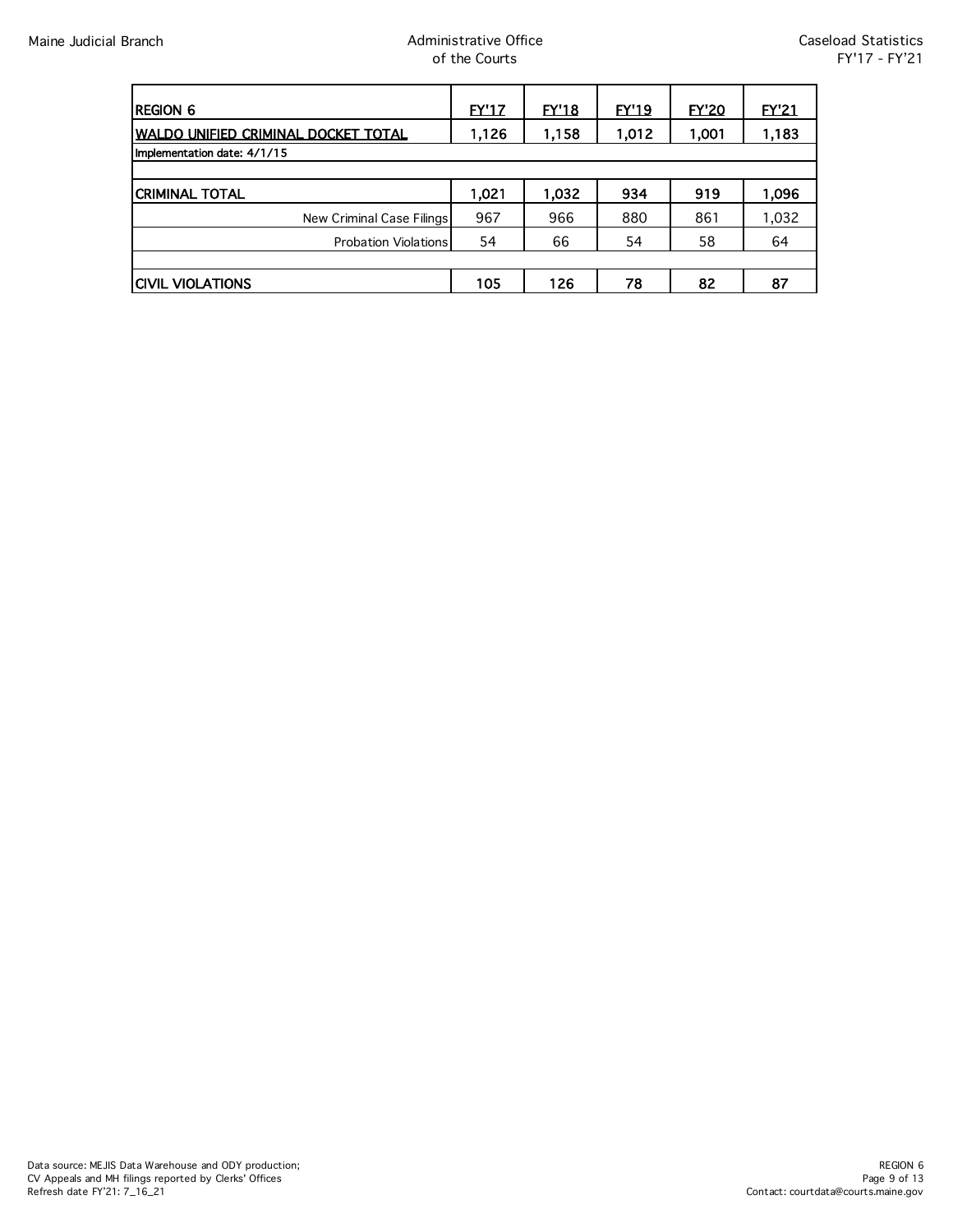| <b>REGION 6</b>                   | <b>EY'1Z</b>        | <b>EY'18</b>   | <b>EY'19</b>             | <b>EY'20</b>        | EY'21               |
|-----------------------------------|---------------------|----------------|--------------------------|---------------------|---------------------|
| WEST BATH DISTRICT COURT TOTAL    | 2,161               | 2,280          | 2,068                    | 1,527               | 1,521               |
|                                   |                     |                |                          |                     |                     |
| <b>CRIMINAL TOTAL</b>             | $\mathbf 0$         | $\mathbf{1}$   | $\mathbf 0$              | $\mathbf 0$         | $\mathbf 0$         |
| Probation Violations              | $\mathbf 0$         | 1              | $\mathbf 0$              | $\mathbf 0$         | $\mathbf 0$         |
|                                   |                     |                |                          |                     |                     |
| <b>CIVIL TOTAL</b>                | 1,009               | 1,090          | 960                      | 611                 | 594                 |
| Personal Injury Tort (DC)         | $\overline{7}$      | 3              | 3                        | 1                   | 1                   |
| Non-Personal Injury Tort (DC)     | 1                   | 5              | 3                        | $\overline{c}$      | 4                   |
| Contract (DC)                     | 232                 | 153            | 137                      | 137                 | 115                 |
| Declaratory/Equitable Relief (DC) | $\overline{c}$      | 1              | 1                        | $\mathbf 0$         | 5                   |
| Constitutional/Civil Rights (DC)  | $\mathsf{O}\xspace$ | $\mathbf 0$    | $\mathbf 0$              | $\mathbf 0$         | $\mathbf 0$         |
| Statutory Actions (DC)            | $\mathbf{1}$        | $\mathbf{1}$   | $\mathbf{1}$             | $\mathbf 0$         | 1                   |
| Contempt (DC)                     | $\mathbf 0$         | $\Omega$       | $\Omega$                 | $\Omega$            | $\mathbf 0$         |
| General/Misc. Civil (DC)          | 16                  | 99             | 103                      | 42                  | 143                 |
| Title Actions (DC)                | 5                   | $\overline{4}$ | $\mathbf 0$              | 1                   | $\mathbf 0$         |
| Foreclosure (DC)                  | 61                  | 62             | 37                       | 31                  | 8                   |
| Trespass (DC)                     | 0                   | 0              | 0                        | $\mathbf 0$         | $\mathbf 0$         |
| Misc. Real Estate (DC)            | $\overline{4}$      | $\mathbf{3}$   | 8                        | 1                   | $\overline{c}$      |
| Administrative (DC)               | $\mathbf 0$         | $\mathbf 0$    | $\mathbf 0$              | $\mathbf 0$         | $\mathbf 0$         |
| Money Judgments (DC)              | 64                  | 60             | 100                      | 14                  | 5                   |
| Small Claims (DC)                 | 379                 | 442            | 343                      | 241                 | 184                 |
| Forcible Entry (eviction) (DC)    | 237                 | 257            | 224                      | 141                 | 126                 |
| <b>FAMILY TOTAL</b>               | 1,067               | 1,096          | 1,000                    | 798                 | 763                 |
| Divorce with Children             | 125                 | 110            | 115                      | 101                 | 97                  |
| Divorce without Children          | 139                 | 155            | 137                      | 134                 | 134                 |
| Paternity/Parent Rights           | 76                  | 71             | 78                       | 57                  | 57                  |
| Adoptions                         | $\sqrt{5}$          | $\sqrt{5}$     | 8                        | 4                   | $\overline{7}$      |
| Guardianships                     | 3                   | 8              | 8                        | 2                   | 0                   |
| Name Changes                      | $\overline{4}$      | 0              | $\overline{\mathcal{A}}$ | $\mathsf{O}\xspace$ | $\mathsf{O}\xspace$ |
| Other Family Matters              | 18                  | 19             | 18                       | 18                  | 8                   |
| Post-Judgment Family Motions      | 328                 | 348            | 298                      | 199                 | 227                 |
| Child Protective                  | 15                  | 19             | 19                       | 26                  | 13                  |
| Juvenile                          | 83                  | 109            | 69                       | 72                  | 34                  |
| Protection From Abuse             | 271                 | 252            | 246                      | 185                 | 186                 |
|                                   |                     |                |                          |                     |                     |
| <b>OTHER</b>                      | 85                  | 93             | 108                      | 118                 | 164                 |
| Mental Health (MH)                | 30                  | 22             | 29                       | 43                  | 63                  |
| Protection From Harassment        | 55                  | 71             | 79                       | 75                  | 101                 |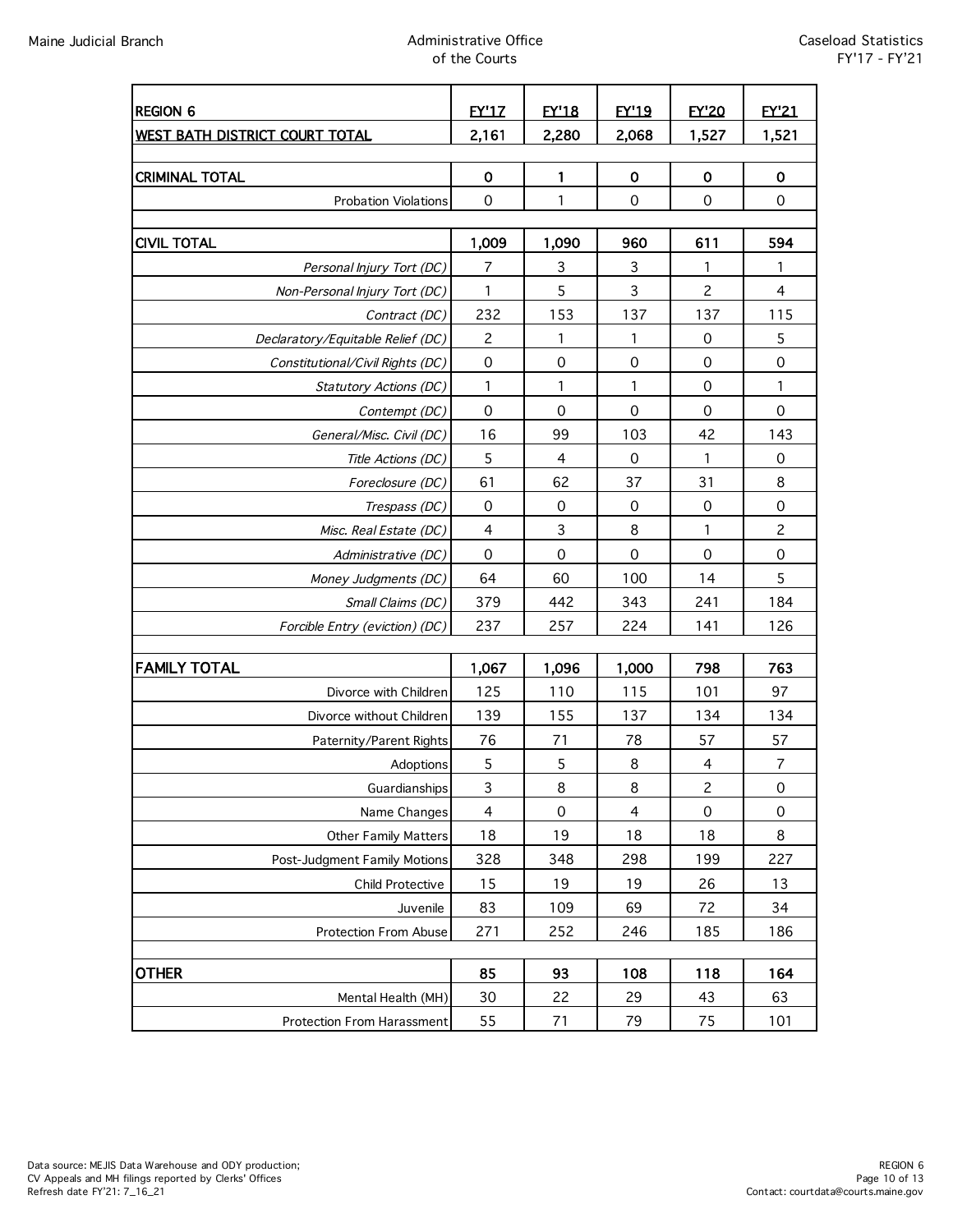| <b>REGION 6</b>                       | <b>EY'17</b>             | <b>FY'18</b>             | <b>FY'19</b>             | <b>FY'20</b>             | <b>FY'21</b>            |
|---------------------------------------|--------------------------|--------------------------|--------------------------|--------------------------|-------------------------|
| <b>WISCASSET DISTRICT COURT TOTAL</b> | 948                      | 987                      | 863                      | 772                      | 740                     |
|                                       |                          |                          |                          |                          |                         |
| <b>CRIMINAL TOTAL</b>                 | 1                        | $\pmb{0}$                | $\mathbf 0$              | $\mathbf 0$              | $\mathbf 0$             |
| <b>Probation Violations</b>           | 1                        | $\mathbf 0$              | $\mathbf 0$              | $\mathbf 0$              | $\mathbf 0$             |
|                                       |                          |                          |                          |                          |                         |
| <b>CIVIL TOTAL</b>                    | 400                      | 473                      | 371                      | 303                      | 295                     |
| Personal Injury Tort (DC)             | 0                        | 2                        | 0                        | 1                        | 1                       |
| Non-Personal Injury Tort (DC)         | 3                        | 1                        | $\Omega$                 | $\Omega$                 | $\overline{\mathbf{4}}$ |
| Contract (DC)                         | 66                       | 69                       | 66                       | 58                       | 54                      |
| Declaratory/Equitable Relief (DC)     | $\mathbf 0$              | $\overline{c}$           | 1                        | 1                        | $\mathbf 0$             |
| Constitutional/Civil Rights (DC)      | $\mathbf 0$              | $\mathbf 0$              | $\mathbf 0$              | $\mathbf 0$              | $\mathbf 0$             |
| Statutory Actions (DC)                | 0                        | $\mathbf 0$              | $\mathbf 0$              | 1                        | $\mathbf 0$             |
| Contempt (DC)                         | $\mathbf 0$              | $\mathbf 0$              | $\mathbf 0$              | $\mathbf 0$              | $\mathbf 0$             |
| General/Misc. Civil (DC)              | 30                       | 57                       | 53                       | 23                       | 100                     |
| Title Actions (DC)                    | 1                        | $\overline{c}$           | $\overline{c}$           | 1                        | 0                       |
| Foreclosure (DC)                      | 49                       | 53                       | 32                       | 30                       | 5                       |
| Trespass (DC)                         | 0                        | 0                        | 0                        | 0                        | $\mathbf 0$             |
| Misc. Real Estate (DC)                | $\overline{c}$           | $\mathsf{3}$             | 5                        | 1                        | $\mathbf 0$             |
| Administrative (DC)                   | $\mathbf 0$              | $\mathbf 0$              | $\mathbf 0$              | $\mathbf 0$              | $\mathbf 0$             |
| Money Judgments (DC)                  | 40                       | 41                       | 39                       | 28                       | $\overline{c}$          |
| Small Claims (DC)                     | 151                      | 183                      | 106                      | 115                      | 95                      |
| Forcible Entry (eviction) (DC)        | 58                       | 60                       | 67                       | 44                       | 34                      |
| <b>FAMILY TOTAL</b>                   |                          |                          |                          |                          |                         |
|                                       | 526<br>58                | 490<br>63                | 472<br>52                | 447<br>59                | 406<br>46               |
| Divorce with Children                 |                          |                          |                          | 72                       |                         |
| Divorce without Children              | 84                       | 57                       | 78                       |                          | 72                      |
| Paternity/Parent Rights               | 39                       | 38                       | 41                       | 20<br>$\,8\,$            | 38<br>6                 |
| Adoptions                             | 6                        | 10                       | $\mathbf 0$              |                          |                         |
| Guardianships                         | 5<br>$\mathsf{O}\xspace$ | 1<br>$\mathsf{O}\xspace$ | 1<br>$\mathsf{O}\xspace$ | 2<br>$\mathsf{O}\xspace$ | 3<br>$\mathbf 0$        |
| Name Changes                          |                          |                          |                          |                          |                         |
| Other Family Matters                  | $\boldsymbol{9}$         | 13                       | 12                       | 10                       | $\overline{7}$          |
| Post-Judgment Family Motions          | 184                      | 157                      | 144                      | 126                      | 104                     |
| Child Protective                      | $\overline{7}$           | 18                       | 12                       | 15                       | 12                      |
| Juvenile                              | 29                       | 31                       | 34                       | 29                       | 12                      |
| Protection From Abuse                 | 105                      | 102                      | 98                       | 106                      | 106                     |
| <b>OTHER</b>                          | 21                       | 24                       | 20                       | 22                       | 39                      |
| Protection From Harassment            | 21                       | 24                       | 20                       | 22                       | 39                      |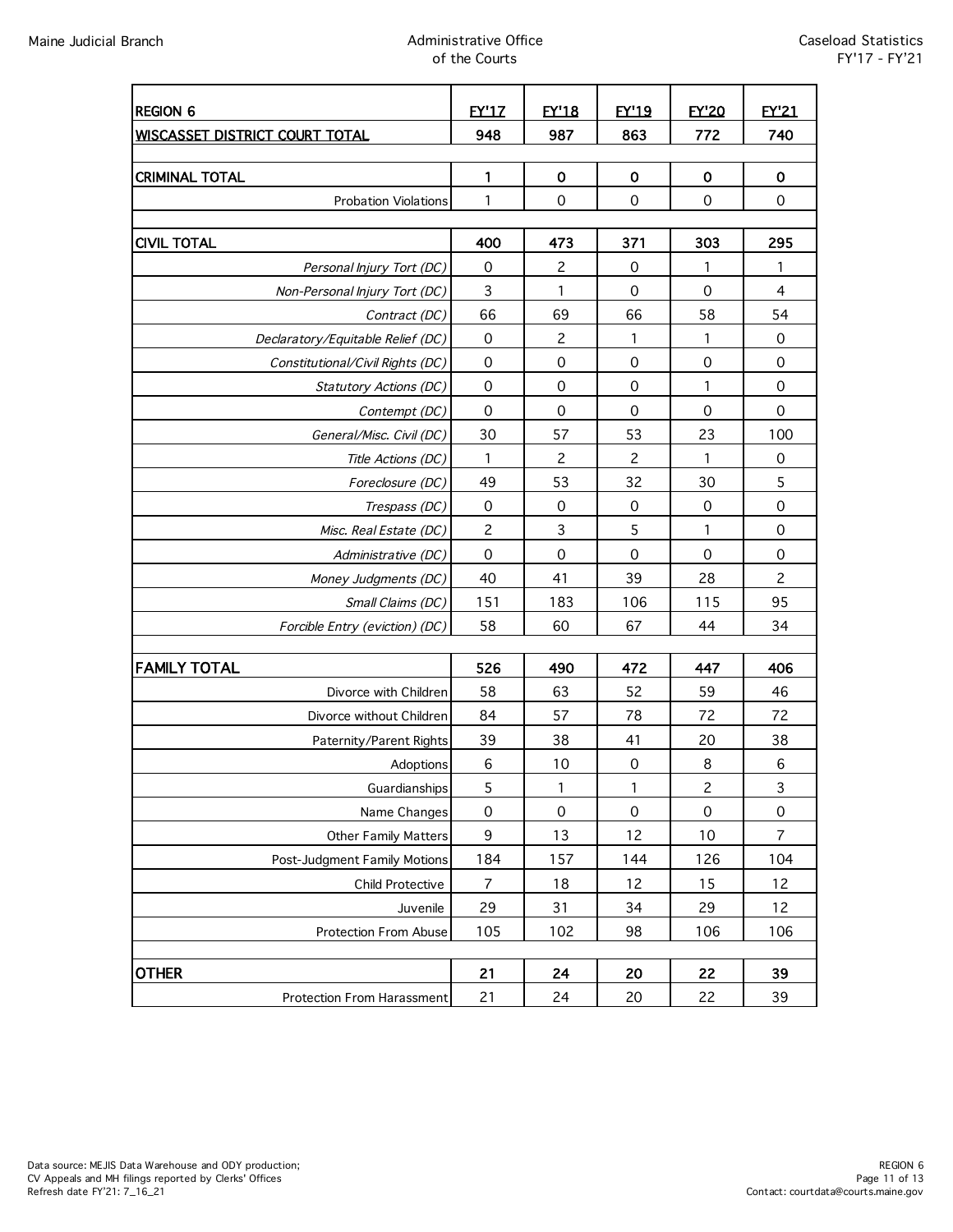| <b>REGION 6</b>                           | <b>EY'17</b>       | <b>EY'18</b>        | <b>EY'19</b>         | <b>EY'20</b>        | EY'21               |
|-------------------------------------------|--------------------|---------------------|----------------------|---------------------|---------------------|
| ROCKLAND DISTRICT COURT TOTAL             | 1,310              | 1,352               | 1,299                | 1,028               | 1,083               |
|                                           |                    |                     |                      |                     |                     |
| <b>CRIMINAL TOTAL</b>                     | $\mathbf{1}$       | $\mathbf 0$         | $\mathbf 0$          | $\mathbf 0$         | $\mathbf 0$         |
| <b>Probation Violations</b>               | 1                  | $\Omega$            | $\mathbf 0$          | $\mathbf 0$         | $\mathbf 0$         |
|                                           |                    |                     |                      |                     |                     |
| <b>CIVIL TOTAL</b>                        | 585                | 594                 | 522                  | 395                 | 401                 |
| Personal Injury Tort (DC)                 | $\overline{4}$     | 3                   | 3                    | $\overline{c}$      | $\overline{c}$<br>3 |
| Non-Personal Injury Tort (DC)             | $\mathbf{1}$<br>93 | $\overline{c}$      | $\overline{c}$<br>82 | $\mathbf 0$<br>72   | 81                  |
| Contract (DC)                             |                    | 94                  |                      | 1                   |                     |
| Declaratory/Equitable Relief (DC)         | 4<br>$\mbox{O}$    | 5<br>$\mathbf 0$    | 1<br>$\mathbf 0$     | $\mathbf 0$         | 0<br>$\mathbf 0$    |
| Constitutional/Civil Rights (DC)          | 0                  | 0                   | 1                    | $\mathbf 0$         | 3                   |
| Statutory Actions (DC)                    | $\mathbf 0$        | 0                   | $\Omega$             | $\mathbf 0$         | $\mathbf 0$         |
| Contempt (DC)<br>General/Misc. Civil (DC) | 39                 | 63                  | 83                   | 22                  | 115                 |
|                                           | $\overline{c}$     | 3                   | 1                    | $\mathbf 0$         | 1                   |
| Title Actions (DC)                        | 51                 | 49                  | 40                   | 17                  | 5                   |
| Foreclosure (DC)                          | $\mathbf 0$        | 0                   | $\mathbf 0$          | $\mathbf 0$         | $\mathbf 0$         |
| Trespass (DC)<br>Misc. Real Estate (DC)   | 3                  | $\mathbf 0$         | $\mathbf{1}$         | 1                   | $\mathbf 0$         |
| Administrative (DC)                       | $\mathbf 0$        | $\mathbf 0$         | $\mathbf 0$          | $\mathbf 0$         | $\mathbf 0$         |
| Money Judgments (DC)                      | 23                 | 51                  | 56                   | 65                  | $\mathbf{1}$        |
| Small Claims (DC)                         | 225                | 223                 | 162                  | 147                 | 118                 |
| Forcible Entry (eviction) (DC)            | 140                | 101                 | 90                   | 68                  | 72                  |
|                                           |                    |                     |                      |                     |                     |
| <b>FAMILY TOTAL</b>                       | 662                | 686                 | 673                  | 525                 | 568                 |
| Divorce with Children                     | 92                 | 71                  | 79                   | 68                  | 67                  |
| Divorce without Children                  | 96                 | 73                  | 93                   | 73                  | 90                  |
| Paternity/Parent Rights                   | 43                 | 65                  | 41                   | 30                  | 42                  |
| Adoptions                                 | 12                 | 12                  | $\mathsf S$          | 1                   | $\overline{7}$      |
| Guardianships                             | 3                  | 6                   | $\overline{c}$       | 2                   | 1                   |
| Name Changes                              | $\mbox{O}$         | $\mathsf{O}\xspace$ | $\mathsf{O}\xspace$  | $\mathsf{O}\xspace$ | $\mathbf 0$         |
| Other Family Matters                      | 9                  | 9                   | 10                   | 10                  | 12                  |
| Post-Judgment Family Motions              | 203                | 240                 | 206                  | 147                 | 154                 |
| Child Protective                          | 18                 | 12                  | 25                   | 28                  | 15                  |
| Juvenile                                  | 37                 | 41                  | 51                   | 15                  | 50                  |
| Protection From Abuse                     | 149                | 157                 | 161                  | 151                 | 130                 |
|                                           |                    |                     |                      |                     |                     |
| <b>OTHER</b>                              | 62                 | 72                  | 104                  | 108                 | 114                 |
| Mental Health (MH)                        | 28                 | 43                  | 57                   | 59                  | 67                  |
| Protection From Harassment                | 34                 | 29                  | 47                   | 49                  | 47                  |